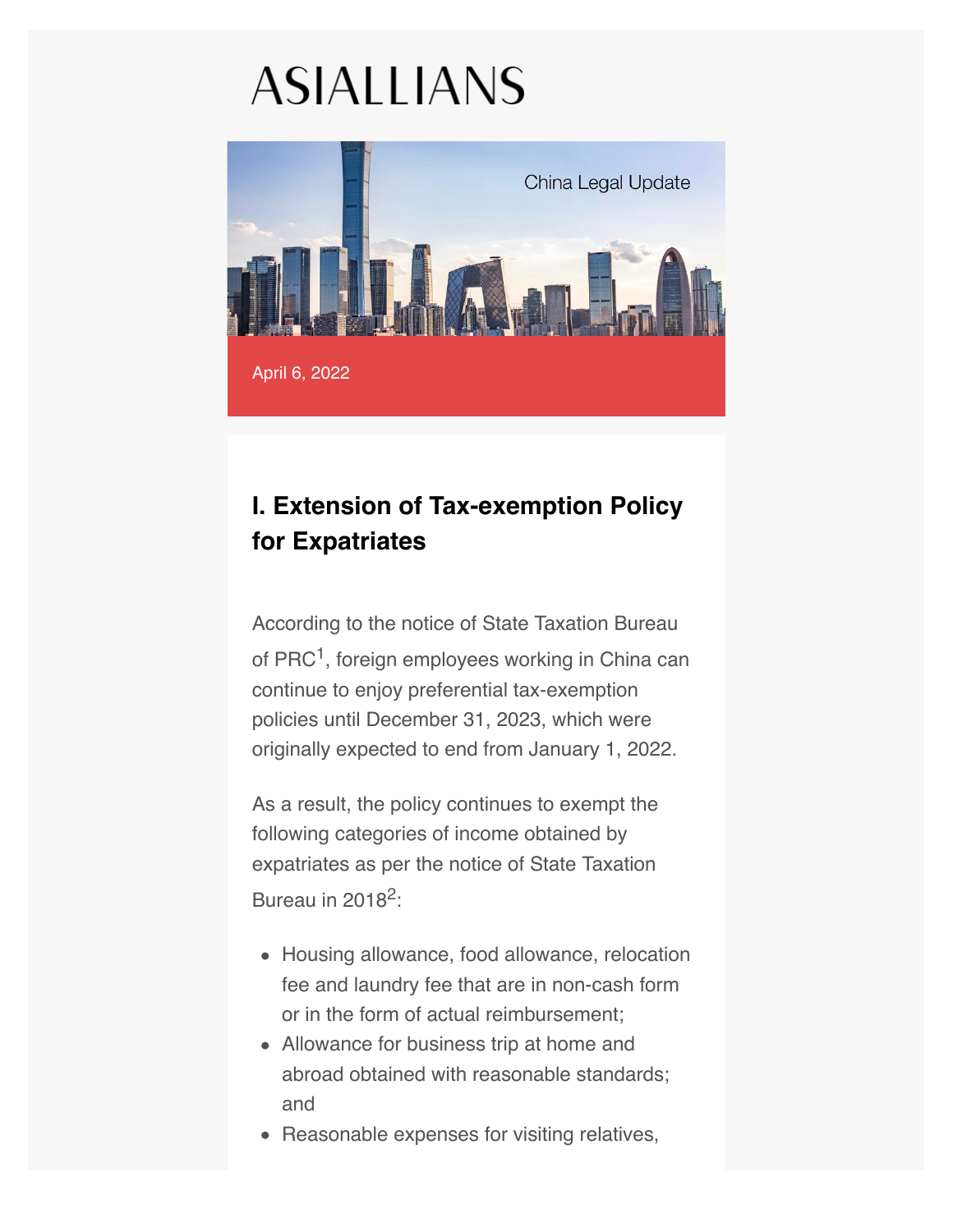language training, and children's education obtained by foreign individuals.

The extension of the tax exemption certainly lowers the tax bill for expatriates working in China. They can choose between these exemptions and additional itemized deductions. However, in the long run, both employees and employers should consider the changes in the future, examining the possibility of better payroll policies, restructuring the salary package, etc., since after all, the preferential policy will eventually end. Both employees and employers that would be influenced shall keep track on the policy movements.

Therefore, since this policy change might lead to extra tax burden, both employees and employers shall keep track on the policy movements. Employees who will be influenced should examine whether it's possible to discuss and adjust the relevant terms of their labor contracts. It is also recommended for employers to assess and implement relevant changes to their payroll policies to ensure staff stability.

On that basis, for the policy change on tax exemption, the employers can consider restructuring the salary package by making part of the salary the allowances that are still tax-exempt. If possible, employers can also consider relocating their foreign employees to areas where preferential policy on Individual Income Tax are offered to high-end and urgently needed foreign talents (such as the GBA, Hainan FTP, etc). Given the possibly higher personnel costs, the companies should be more cautious when planning the dispatch of foreign personnel to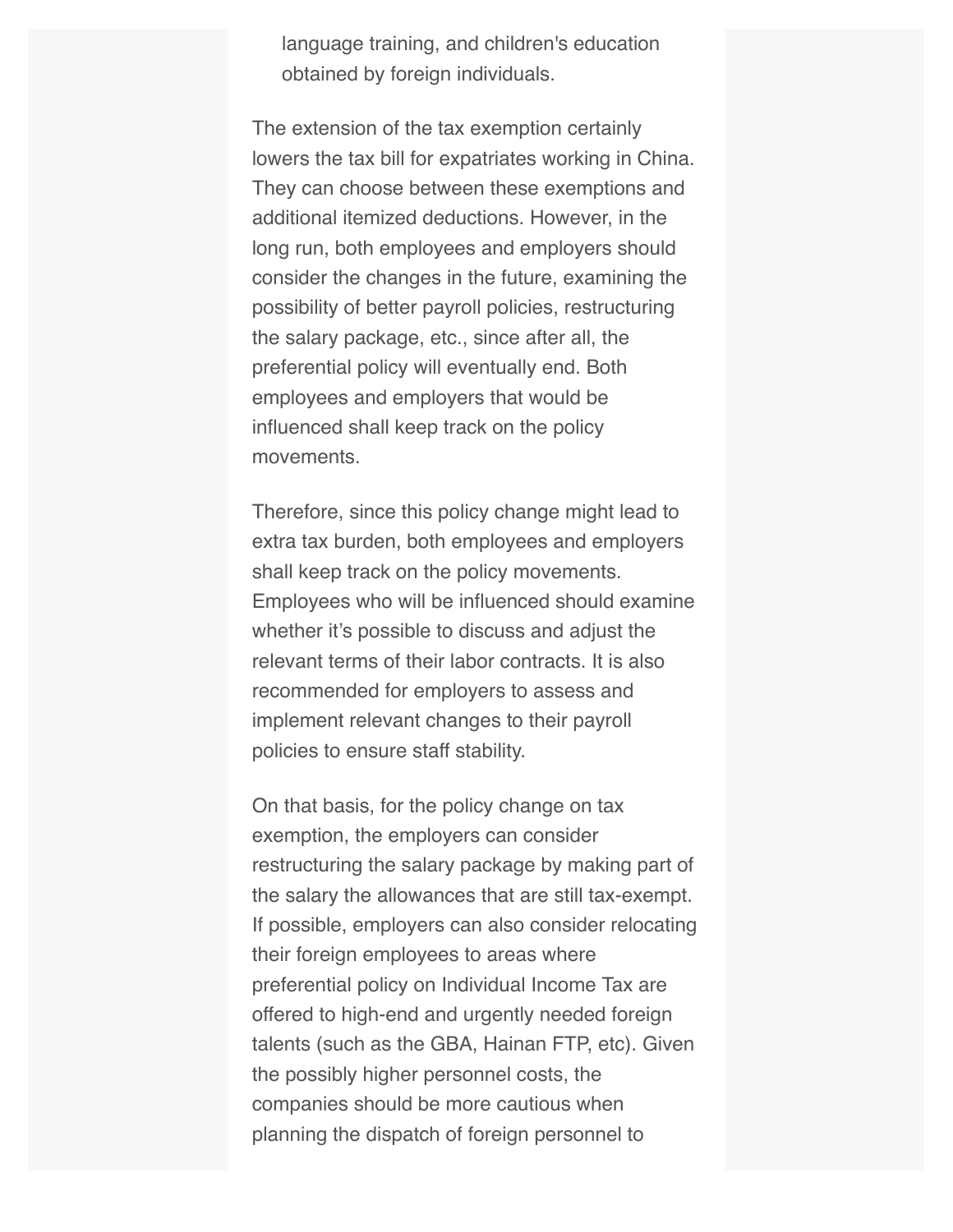## **II. Extension of the Preferential Tax Policy on Annual Bonus**

On December 29, 2021, the State Council of China decided to extend the preferential policy treatment of the annual bonus by two years until December 31, 2023. It means that the annual bonus received by employees (both Chinese and foreign) can be taxed separately from other employment remuneration as salaries and other benefits in 2022 and 2023. This preferential policy was originally expected to end in 2021, the extension lightens the burden of taxpayers as taxpayers subject to a high marginal tax rate can now have significant tax savings.

If no further amendment is made, when this preferential policy ends on December 31, 2023, all tax residents who obtain annual one-time bonuses will have to combine their annual bonuses with the yearly comprehensive income for computation and payment of Individual Income Tax, thus resulting in an increase in one's income tax burden. Thus, taxpayers with high proportion of income from annual one-time bonus should pay particular attention to the new policy further policy movements.

**III. Civil Procedure Law Amendment introduces trial by single judge and online procedure**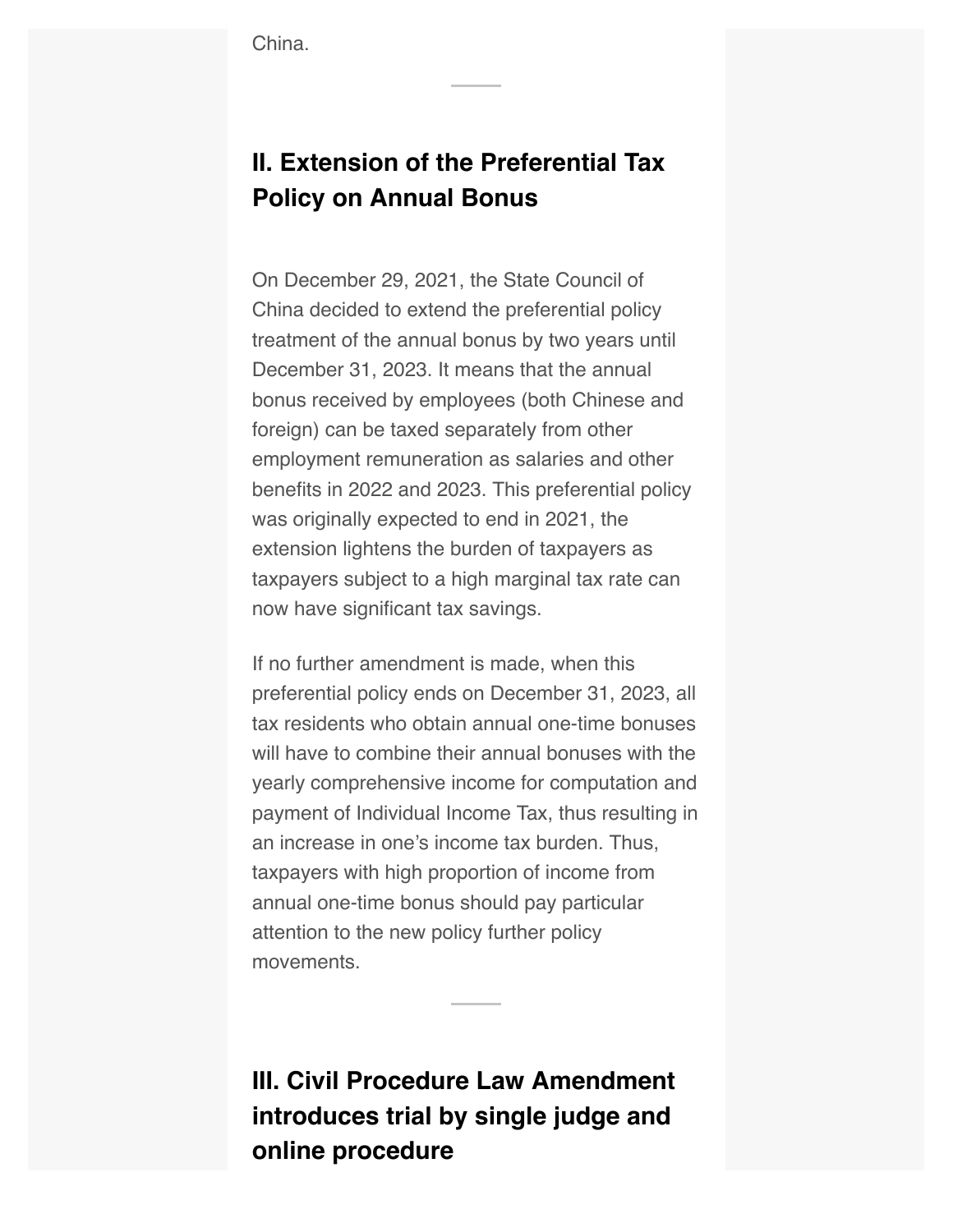On December 24, 2021, the current Civil Procedure Law was amended and will come into force on January 1,  $2022<sup>3</sup>$ .

The amendment has revised the following aspects:

- With the consent of the parties, civil litigation activities may be conducted online through an information network platform and shall have the same legal effect as offline litigation activities.
- Civil cases in which summary procedure is applied shall be tried by a single judge alone. Civil cases of first instance where the basic facts are clear and the relationship between rights and obligations is clear may be tried by a single judge applying ordinary procedures alone.
- In a civil case of second instance in which the intermediate people's Court has concluded a summary procedure of first instance or filed an appeal against the ruling, if the facts are clear and the rights and obligations are clear, the case may be tried by a single judge alone with the consent of both parties.
- For the following civil cases, the people's court shall not be conducted by one single trial: (1) cases involving the interests of the state or the public; (2) cases involving mass disputes that may affect social stability; (3) cases of widespread concern of the people or other cases of great social impact; (4) cases of a new type or complicated nature; (5) cases that should be tried by a collegial panel as prescribed by law; and (6) other cases not suitable for the sole jurisdiction of a single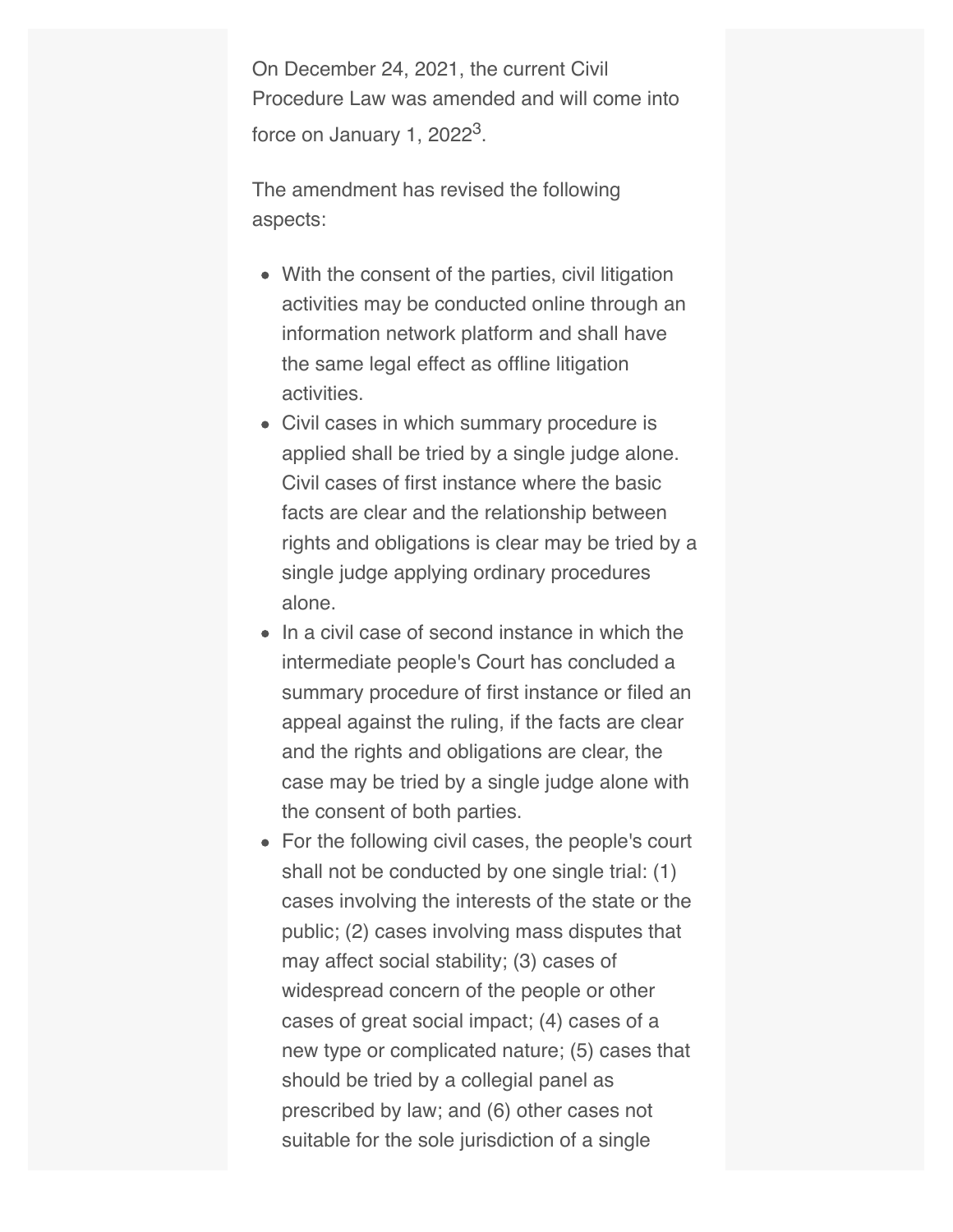judge.

- If, in the course of hearing a case, the people's court finds that it is inappropriate for a single judge to try the case alone, it shall order to transfer the case to a collegial panel for trial. If a party considers that the trial of a case by a single judge alone violates the provisions of the law, it may file an objection to the people's court. The people's court shall examine the objection raised by the party concerned. If the objection is tenable, it shall order to transfer it to a collegial panel for trial. If the objection is not tenable, it shall be rejected.
- With the consent of the person serving the litigation documents, the people's court may serve the litigation documents by electronic means that can confirm the receipt of the documents. If the person on whom the judgment, order or conciliation statement is served electronically requests paper documents, the people's court shall provide them. If the service is made by means of the preceding paragraph, the date on which the information is served reaches the specific system of the person on whom the information is to be served shall be the date of service."
- If the whereabouts of the person on whom the documents are to be served is unknown, or if the documents cannot be served by any other means specified in this section, the documents shall be served by public announcement. Thirty days after the announcement is made, it shall be deemed to have been served."
- A people's court trying a case through summary procedure shall conclude the case within three months from the date of filing the case. If an extension is needed under special circumstances, the extension may be extended